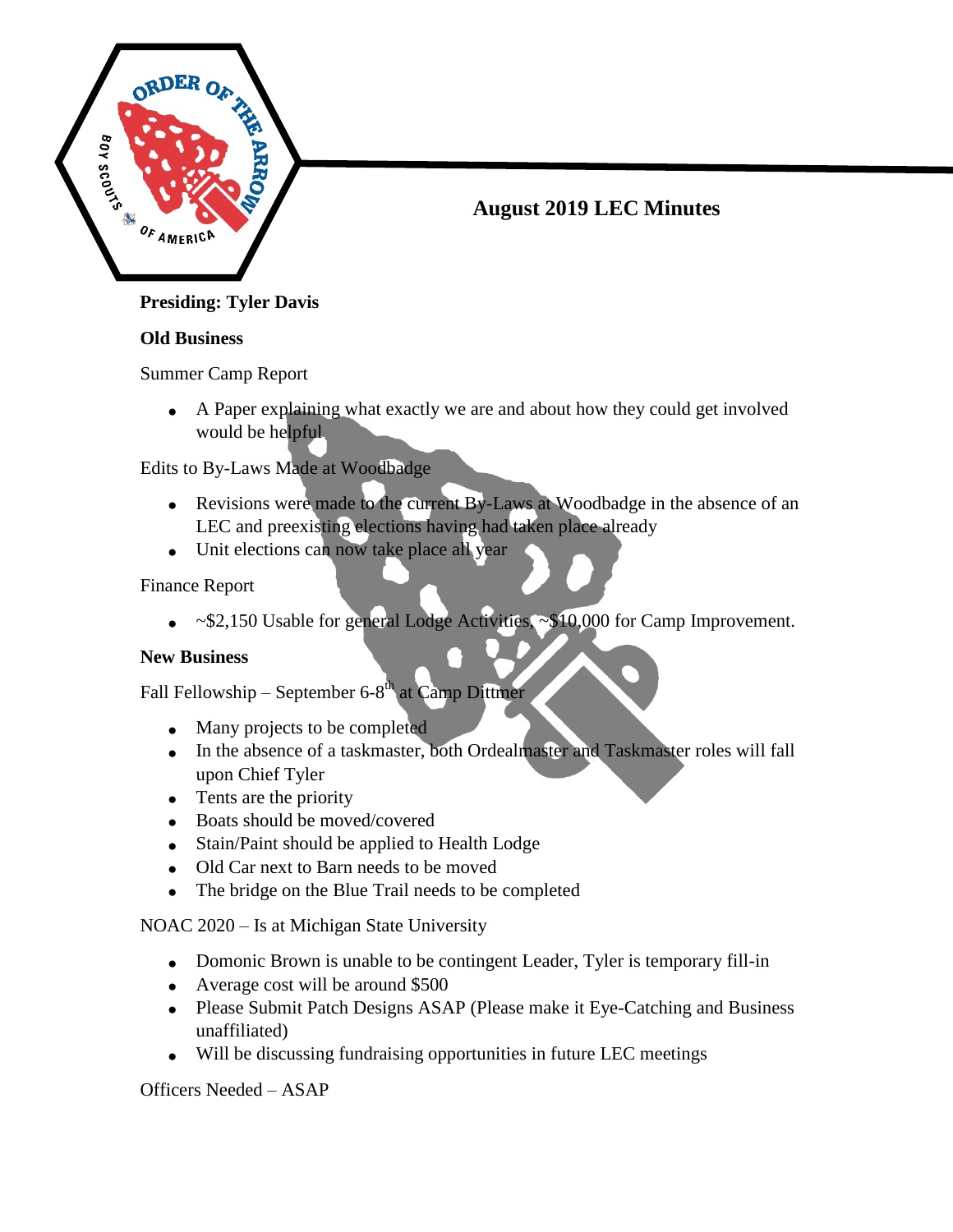• Current Positions that have been filled: Lodge Chief – Tyler Davis Lodge Vice Chief – Jeffrey Hannam Lodge Vice Chief – Daniel Grabowski Lodge Historian/Banquet Chair – Johnathan Totten Lodge Ordealmaster – Trevor Cole Lodge Ceremonies Chariman – Gabe Bucknam Vacancies:

Lodge CVC

Lodge Secretary

Taskmaster

Lodge Treasurer

Online Presence

- New lodge website is completed!Has:
	- Calendar
		- Contact Info
		- Social Media Links
		- Newsletters
		- These Minutes and more
- Social Media will be updated this upcoming year, with an emphasis on Instagram and Facebook (Once Instagram is officially approved)Lodgemaster/Lodge Communications
- New way to reach lodge officers
	- Ex:

[lodgechief339@gmail.com](mailto:lodgechief339@gmail.com)

[lodgevicechief339@gmail.com](mailto:lodgevicechief339@gmail.com)

• YPT Rules for online communication still apply, so be aware and CC in an adult or youth when necessary

By-Laws Revisions

- A LOT of Revisions are necessary to fill holes and national program changes
- Chief Tyler wants a completed and revised version by the Lodge Banquet

**Ceremonies**